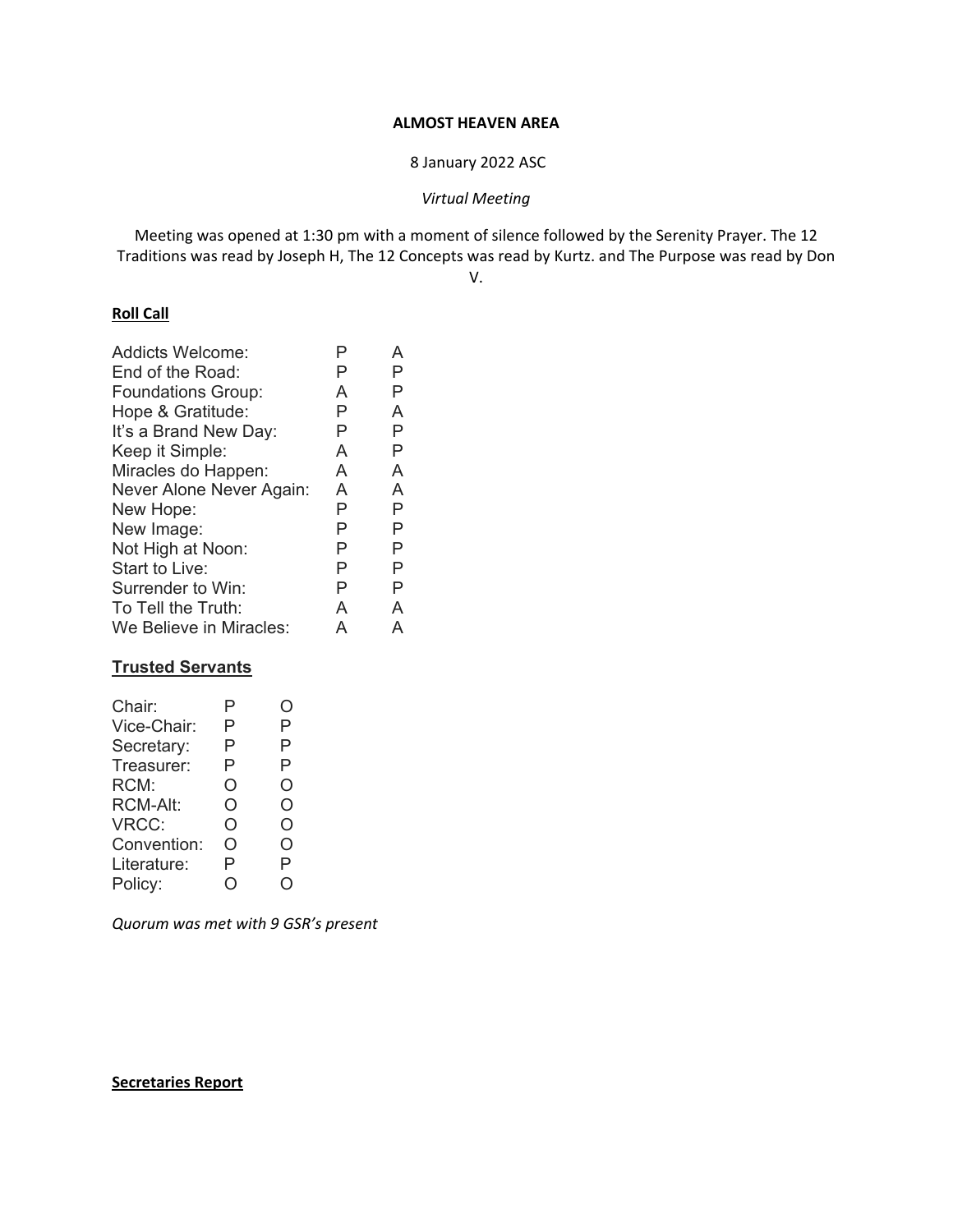Minutes were approved as read.

ILS,

Secretary Area

#### **Vice Chairs Report**

[New Business]

### **ALMOST HEAVEN AREA MOTION FORM**

Date: 1/3/2022

Motion Maker: \_\_\_\_Traci G. \_\_\_\_ Second:

MOTION: Establish payment for Zoom channel within the "rent" line item.

\_\_\_\_\_\_\_\_\_\_\_\_\_\_\_\_\_\_\_\_\_\_\_\_\_\_\_\_\_\_\_\_\_\_\_\_\_\_\_\_\_\_\_\_\_\_\_\_\_\_\_\_\_\_\_\_

INTENT: We are self-supporting. The Area has not been meeting in person. This money is available. The Area and the subcommittees have been meeting on Zoom. Therefore, it makes sense to pay for the Zoom channel out of the Area budget.

[New Business] I would be interested to learn if there are any assisted living (for the elderly or disabled) facilities (anything from a rehab where people stay a couple weeks to end of life care) Many of these places have computers with internet access. Addicts in these facilities are unable to make it to face‐to face meetings and many suffer from loneliness. It would be beneficial if PR could do a presentation to the facilities manager to inform them about NA and Zoom access to meetings.

[New Business] I am also interested in any social media in which you participate as individual NA members or as a homegroup. Do you use social media to announce home group events like anniversaries? Do you use an app to contact suffering addicts? Have you had success contacting newcomers through apps?

H&I facilities are reopening. The LSU needs an H&I Chair and committee members.

I have not had any expenditures or income. I will review the Area's yearly budget, current monthly expenditures, income, year-to-date expenditures, and current monthly balance and report in January.

Reminders:

- 1. During all sub‐committee/LSU meetings minutes are recorded [of discussions and decisions of that sub‐committee/LSU meeting]
- 2. The minutes are (e)mailed to the sub‐committee & ASC vice‐chair fifteen (15) days prior to the next scheduled meeting.
- 3. The next scheduled PR Task Group meets January 17  $\varpi$  6:30 p.m. (Would those interested please add this to your personal calendar)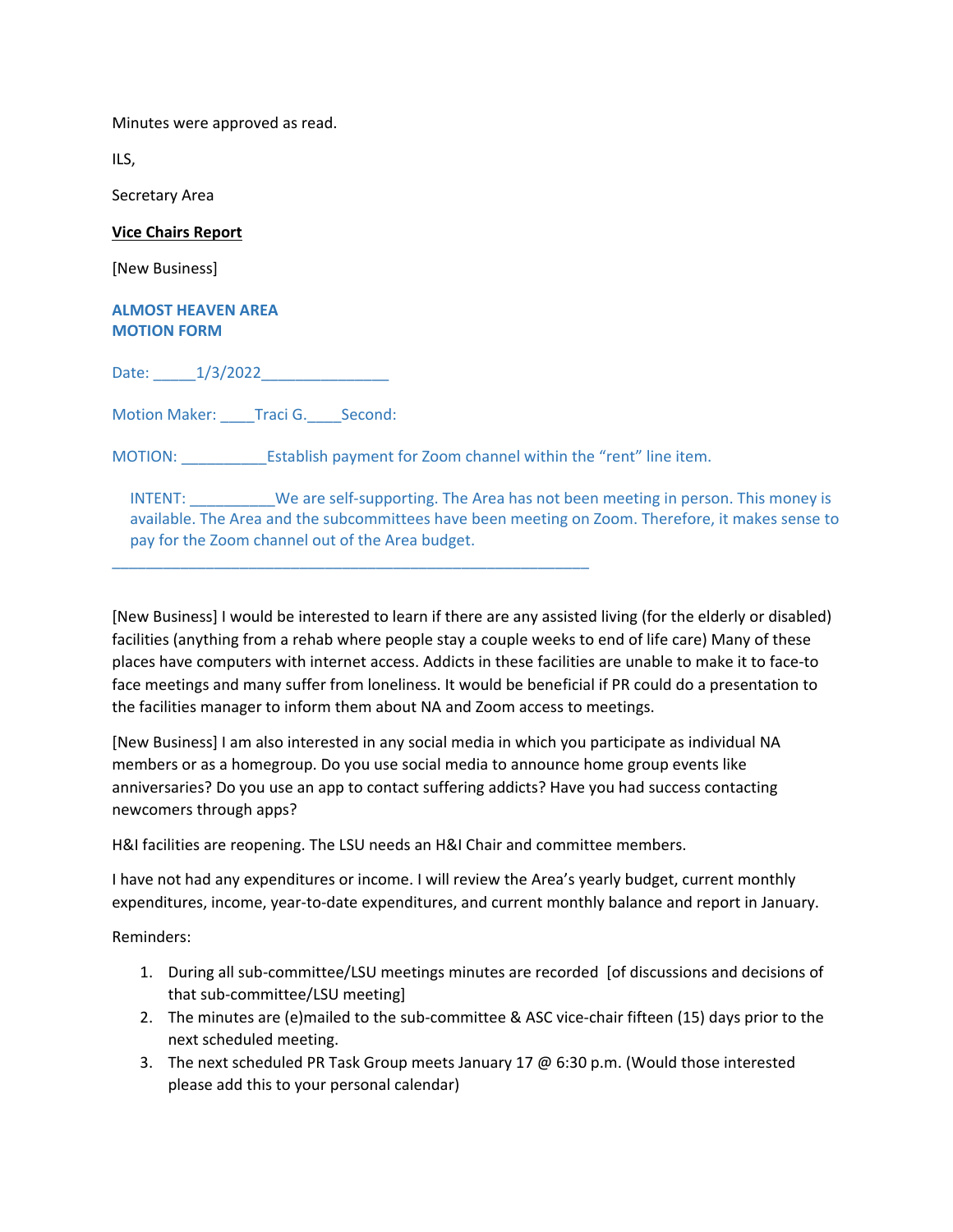- 4. The next scheduled Local Service Unit meets January 24 @ 6:00 p.m. (please actively announce this in your homegroups)
- 5. All sub-committees/LSU will submit an itemized annual budget proposal

## **Home Group Reports**

## Home Group: **Addicts Welcome**

GSR Representative: Dan D. Date and Time of Meeting: Mondays @ 7:30 pm Average Number of attendees: 8 Number of Home Group members in attendance: 4-5 Total number of Newcomers: 0 Does your home group have any needs or concerns or problems at this time? No Upcoming Home Group Events: No Are there any home group positions vacant? No Group Donation: \$51

### Home Group: **End of the Road**

GSR Representative: Cedric W. Date and Time of Meeting: Tuesdays 7pm to 815pm, Sundays 3pm to 430pm Average Number of attendees: 15-20 Number of Home Group members in attendance: 3-5 Total number of Newcomers: 0 Does your home group have any needs or concerns or problems at this time? Yes. We need support. Upcoming Home Group Events: None. Are there any home group positions vacant? GSR Alt Group Donation: \$0

Home Group: **Foundations**

*No report sent.* 

## Home Group: **It's a Brand New Day**

GSR Representative: Sherry R. Date and Time of Meeting: Wednesday @ 7:30pm-8:30pm Average Number of attendees: 8 Number of Home Group members in attendance: 6 Total number of Newcomers: 4 Does your home group have any needs or concerns or problems at this time? No Upcoming Home Group Events: None Are there any home group positions vacant? No Group Donation: \$0

Home Group: **New hope**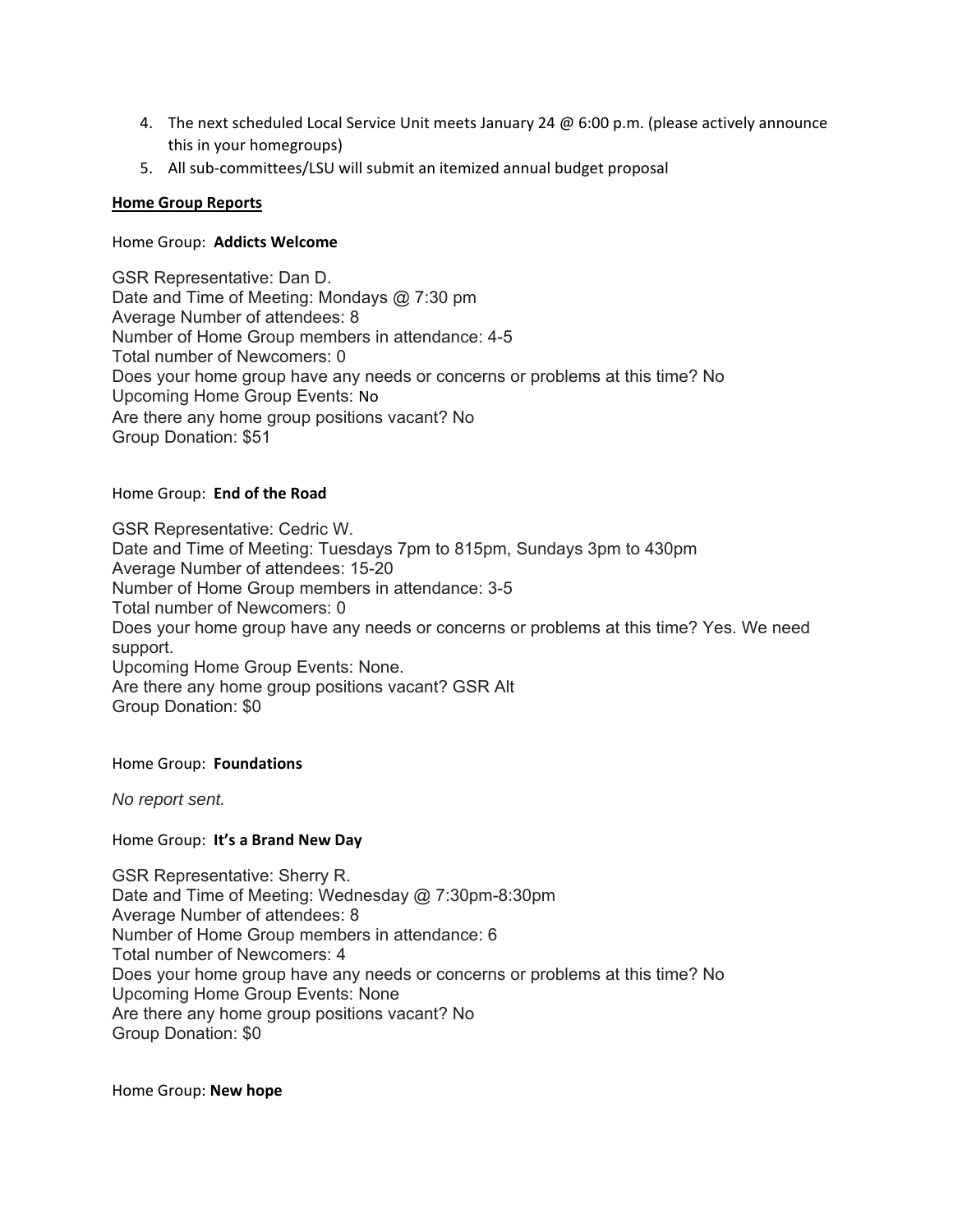*No report sent.* 

Home Group: **New Image** 

GSR Representative: Jocelyn H. Date and Time of Meeting: Saturdays @ 7pm-8:15pm literature meeting Average Number of attendees: 22 Number of Home Group members in attendance:6 Total number of Newcomers: 8 Does your home group have any needs or concerns or problems at this time? No. Upcoming Home Group Events: None Are there any home group positions vacant? No Group Donation: \$0

### Home group: **Not High at Noon**

*No report sent.*

#### Home group: **Start to Live**

GSR Representative: Kurtz Date and Time of Meeting: Fridays 8:15-9:15 (Currently a hybrid) Average Number of attendees: 6-7 Number of Home Group members in attendance: 6 Total number of Newcomers: 0 Does your home group have any needs or concerns or problems at this time? No. Upcoming Home Group Events: None Are there any home group positions vacant? No Group Donation: \$0

## Home Group: **Surrender to Win**

*No report sent.* 

## **Meetings Not In Attendance for Previous 2 Months:**

Miracles Do Happen (still meeting), Never Alone Never Again (is actively looking for a meeting place), To Tell the Truth (still meeting) and We Believe in Miracles (still meeting)

## **Literature Report**

For October 2nd, 2021: Beginning Balance \$ 615.13 Literature Deposit \$ 169.71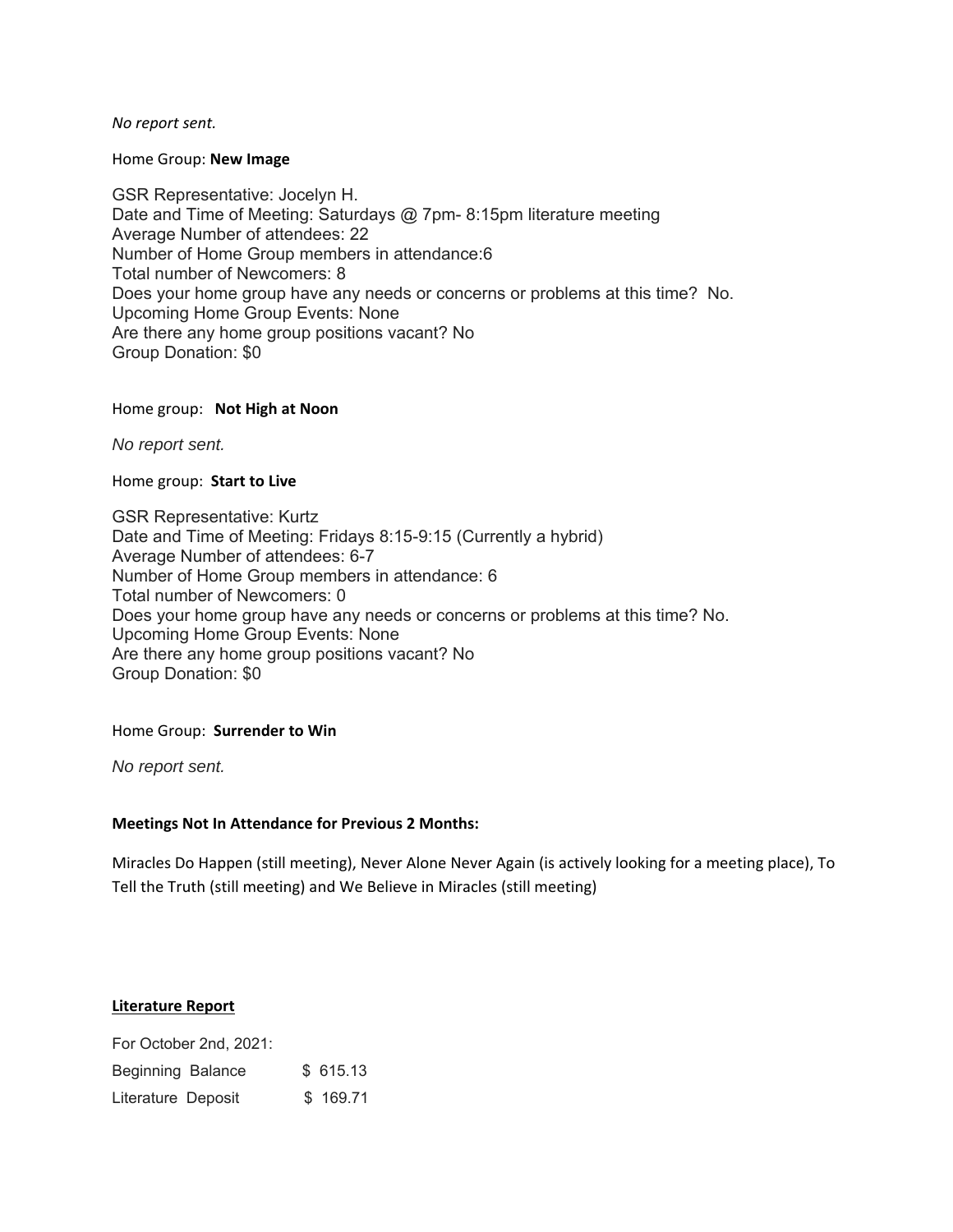**Balance** \$ 784.84 Literature Ordered \$ 0 Current Balance \$ 784.84

In Loving Service Ronnie W.

# **LSU Report**

Vice chair didn't send a report, PR Task Group sent this report directly to me:

# **Agenda/Report from December 27, 2021 PR Task group & Special Events January 2022 ASC**

# **Update of Tasks:**

We are happy to announce we had a our in person meeting on the 3<sup>rd</sup> Monday of this month and will continue to meet in person on the 3<sup>rd</sup> Monday of each month at 6:00 pm. Please visit our website  $\omega$  https://almostheavenareana.org: there are many resources there and a link to the PR Task Group zoom. Please also send meeting updates to **ahana-pr**@outlook.com.

Weno community actives in the month of November. We were able to get the new meeting list to most of the Homegroup, with the rest we attempted to reached out to some of the GSR but have not heard back from them yet.

We were able to get the literature packets to the Nurse at City Hospital and have followed up with her to see if there was a need for more handouts for potential members they see in the ER. Unfortunately she has resigned from the Hospital but is willing to give us a new contact person.

We had member willing to take meeting list to places that offer services to potential member.

Please reach out to us if you know of events, health fairs or other events that we may be able to attend. Maybe your place of employment host events and we could reach out to them through Public Relations. Potential members can't find us if they don't know we exist or where we are.

Our next meeting will be January 17, 2022 @ 6:00 pm 549 West Queen Street, Back of Church, 2<sup>nd</sup> Parking lot in the basement Please help carry our message into the community so that no addict seeking recovery need die!

ILS Almost Heaven Area Public Relations Task Group Narcotics Anonymous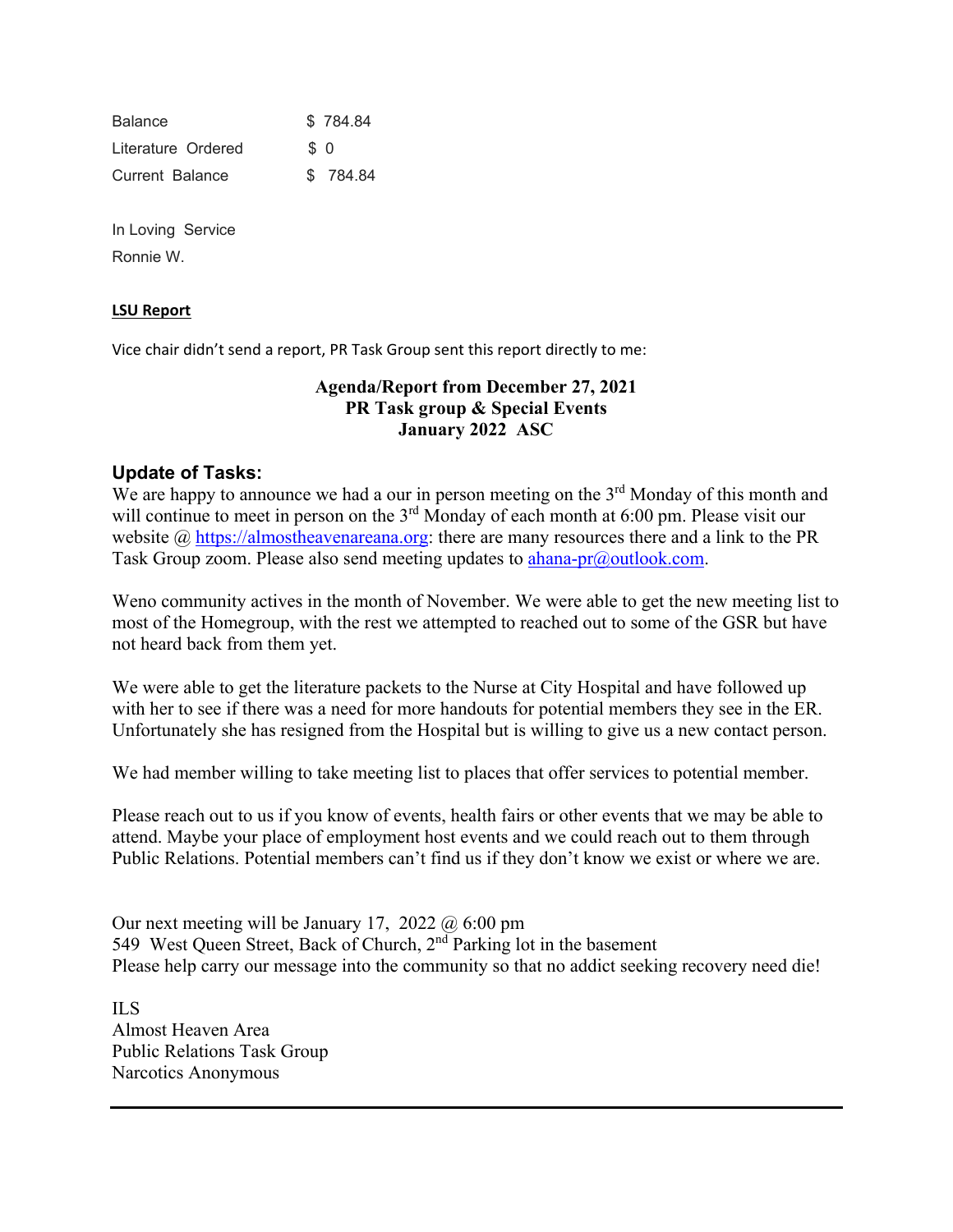# Special Event Report for December 27, 2021 LSU Special events met on December 14 to finalize the Almost Heaven New Years Eve Dance and First meeting of the New Year. As of December 26 we have spent the following Facility Fee  $$100.00$ . Budgeted. \$100 Food Sam's \$62.94 Party City \$47.39 \$200 Fliers and Tickets  $$30.00$  \$30 Janitor \$50.00 \$50  $Decorations$   $$41.29$   $$50$ DJ \$300 \$300 \$300 Raffle Item  $$25$  \$25  $Misc$  (\$85) Spent \$656.62 \$840 under by \$183.38 as of 12/27/21

# **Policy Report**

# Policy Report for December 4 – January 8

 The policy subcommittee did not meet last month because there were no tasks to complete. We will meet next month if something is presented at Area.

ILS ‐ Kurtz

## **Old Business**

## **Area:**

Sherry V. suggested checking in with groups on possibly having the ASC meeting face to face.

Ron S. brought up the fact that Admin should have a vote on ASC meeting face to face since it will be involving them as well. **GSRs agreed 8-0** 

Motion by Jenn D. to approve the budget for 2022. Seconded by Sherry V.

Intent‐ to be able to pay upcoming bills for the area. Taken back to homegroups for a vote

Motion by Don V. to extend 2021's budget. Seconded by Sherry R..

Intent‐ In order to get bills paid for the month of January. **PASSED** 8‐1‐0

## **Trusted Servant Elections and Nominations**

## **Area:**

Chair: Open (Thaddeus M. nominated)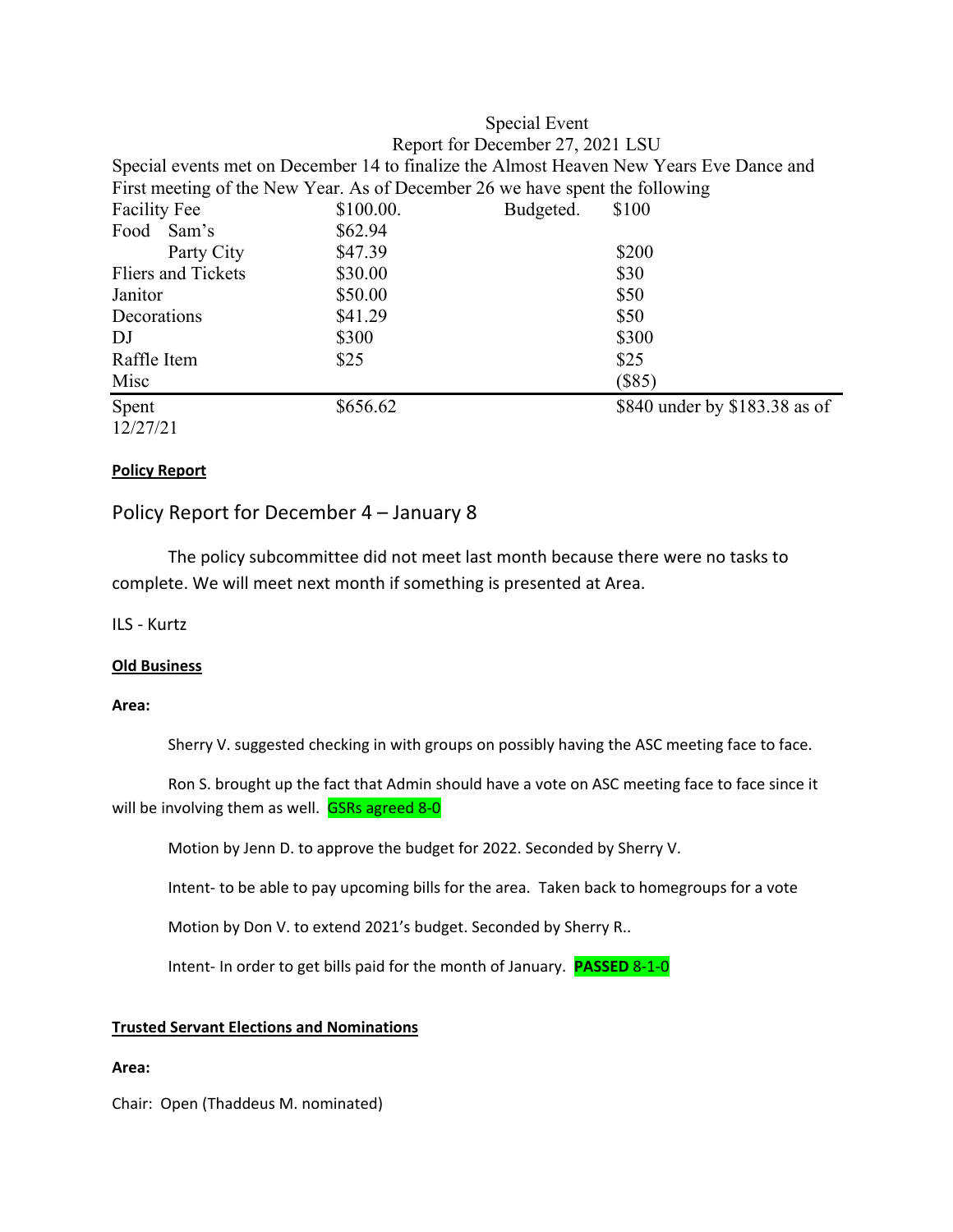Don V. made a motion to close all nominations for Chair. Seconded by Sherry V. **Passed** 8‐0‐0

RCM: Open RCM Alt: Open Policy Chair: Open (Kurtz reporting) VRCC: Open Convention Chair: Open

### **Region:**

Treasurer: Open (Brain C. Pro‐Tem) Vice Treasurer: Open (open since 173rd) Speaker Jam: Open

### **Announcements**

- $\star$  1/8: Jocelyn H. celebrates 5 years @ New Image
- $\star$  1/9: H&I orientation will be held at Foundations @ 2pm 1020 Winchester Ave Martinsburg, WV
- ★ 1/14: Joy F. celebrates 33 years @ Hope & Gratitude
- $\star$  1/15: 39th AVCNA Host Committee meets @ 4pm (hybrid) Zoom ID: 836 7058 2891 Pw: 194789 or Braddock Street United Methodist Church in Winchester, VA
- $\star$  1/17: AHA Public Relations Task Group meets @ 6:30 pm (in person) Otterbein Methodist Church, back of the Church, 2nd parking lot in the basement
- ★ 1/19: Lorenzo J. celebrates 3 years @ Keep it Simple
- ★ 1/21-1/23: 39th AVCNA Regional Convention meets in Harrisonburg, VA
- ★ 1/24: AHA LSU Subcommittee meets @ 6pm Zoom ID: 849 2497 8455
- ★ 1/28: Meghan C. celebrates 7 years @ Hope & Gratitude
- ★ 1/31: Shawn C. celebrates 19 years @ Addicts Welcome
- **★** 2/6: Nate M. celebrates 3 years @ Foundations
- ★ 2/14: Jenn D. celebrates 34 years @ Addicts Welcome
- ★ 2/26: Barbara C. celebrates 32 years @ Not High at Noon

## **Treasury Report**

*Included in email* 

#### **Plans for Next ASC**

Next Area Service will be held on February 5th, 2022 @ 1:30pm on zoom id: 87442021367